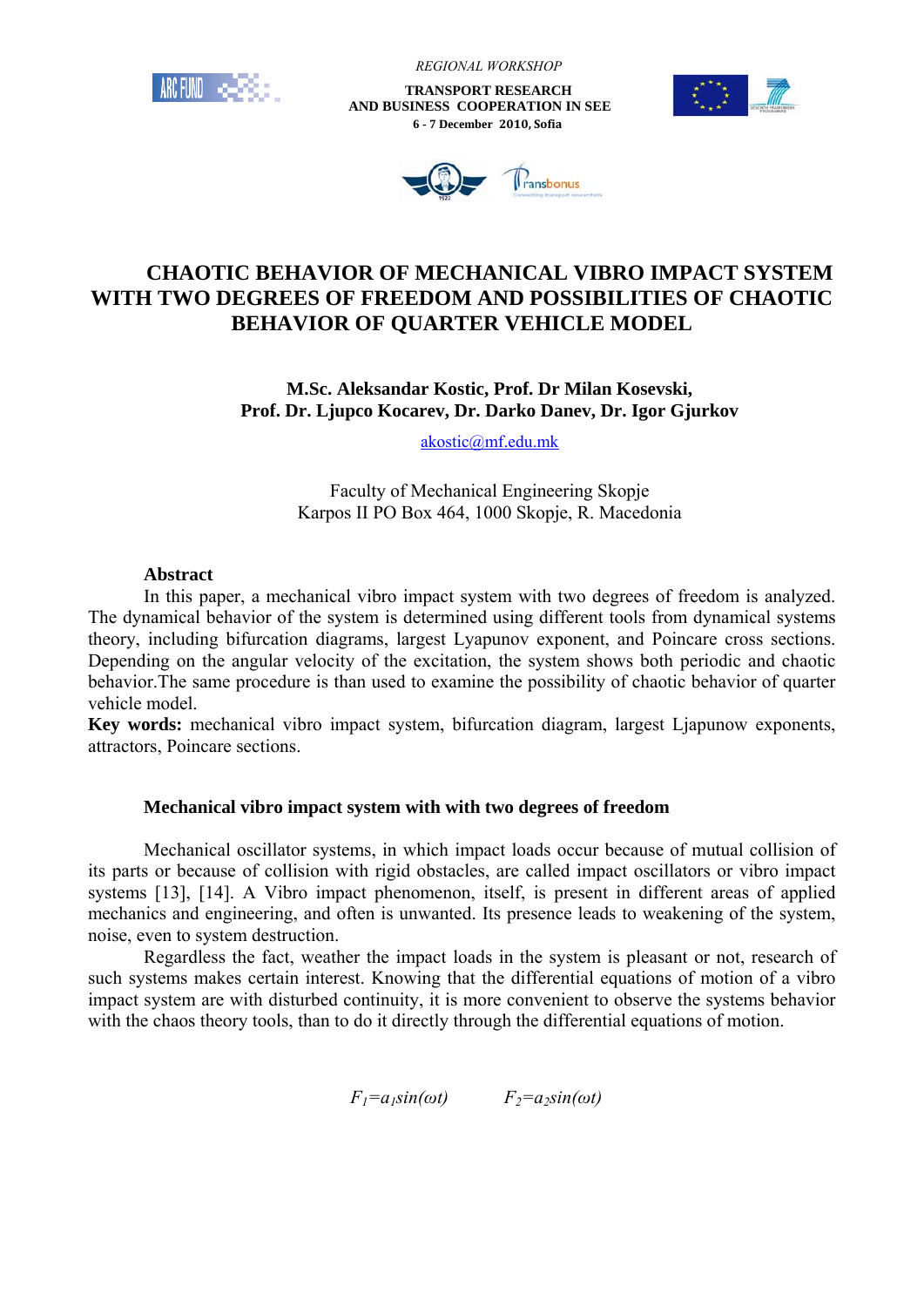

**Fig.1. Model of vibro impact system with two degrees of freedom** 

A model of vibro impact system with two degrees of freedom is shown on fig.1 [14]. The system oscillates under the extern excitations  $F_1$  and  $F_2$ . During the oscillations, the mass  $m_2$ impacts the rigid obstacle and so the continuity of the movement of the system changes. Depending on the parameters of the system, the distortion of the continuity of the movement of the system can lead to destruction of the periodical movement and appearance of chaos [8], [9].

The system equations of motion are given below. The impact load is modeled with additional spring  $c_3$ , with variable stiffness depending on the position of the mass  $m_2$ . In other words, when there is no impact, the stiffness of the spring  $c_3$  is zero, and at the same moment when the impact occurs, the stiffness of the spring  $c_3$  is enormously big and simulates rigid obstacle.

$$
m_1\ddot{x}_1 + c_1x_1 + c_2(x_1 - x_2) + b_1\dot{x}_1 + b_2(\dot{x}_1 - \dot{x}_2) = a_1\sin(\omega t)
$$
  
\n
$$
m_2\ddot{x}_2 + c_3x_2 - c_2(x_1 - x_2) - b_2(\dot{x}_1 - \dot{x}_2) = a_2\sin(\omega t)
$$

That is:

$$
\dot{y}_1 = y_2
$$
\n
$$
\dot{y}_2 = (a_1 \sin(\omega t) - (c_1 y_1 + c_2 (y_1 - y_3) + b_1 y_2 + b_2 (y_2 - y_4))) / m_1
$$
\n
$$
\dot{y}_3 = y_4
$$
\n
$$
\dot{y}_4 = (a_2 \sin(\omega t) - c_3 y_3 + c_2 (y_1 - y_3) + b_2 (y_2 - y_4)) / m_2
$$

Where:  $y_1 = x_1$ ;  $y_2 = \dot{x}_1$ ;  $y_3 = x_2$ ;  $y_4 = \dot{x}_2$ .

#### *Analyses of the dynamical behavior of the system*

Vibro impact system with the following parameters is being analyzed:

$$
m_1 = 100 kg; \t m_2 = 50 kg; \t c_3 =\begin{cases} 0, & (x_2 \le B) \\ 1000 \cdot c_1, & (x_2 > B) \end{cases}; \t n_1 = 0; \t n_2 = 100 N; \t n_3 = 4000 N s/m; \t n_4 = 0.03 m.
$$

The system equations of motion show that its attractor lies in a four dimensional phase space [12], [15]. A bifurcation diagram of the system is shown on fig.2. It shows the relation between the mass  $m_2$  movement and angular velocity of the excitation  $\omega$ , which is taken as a bifurcation parameter.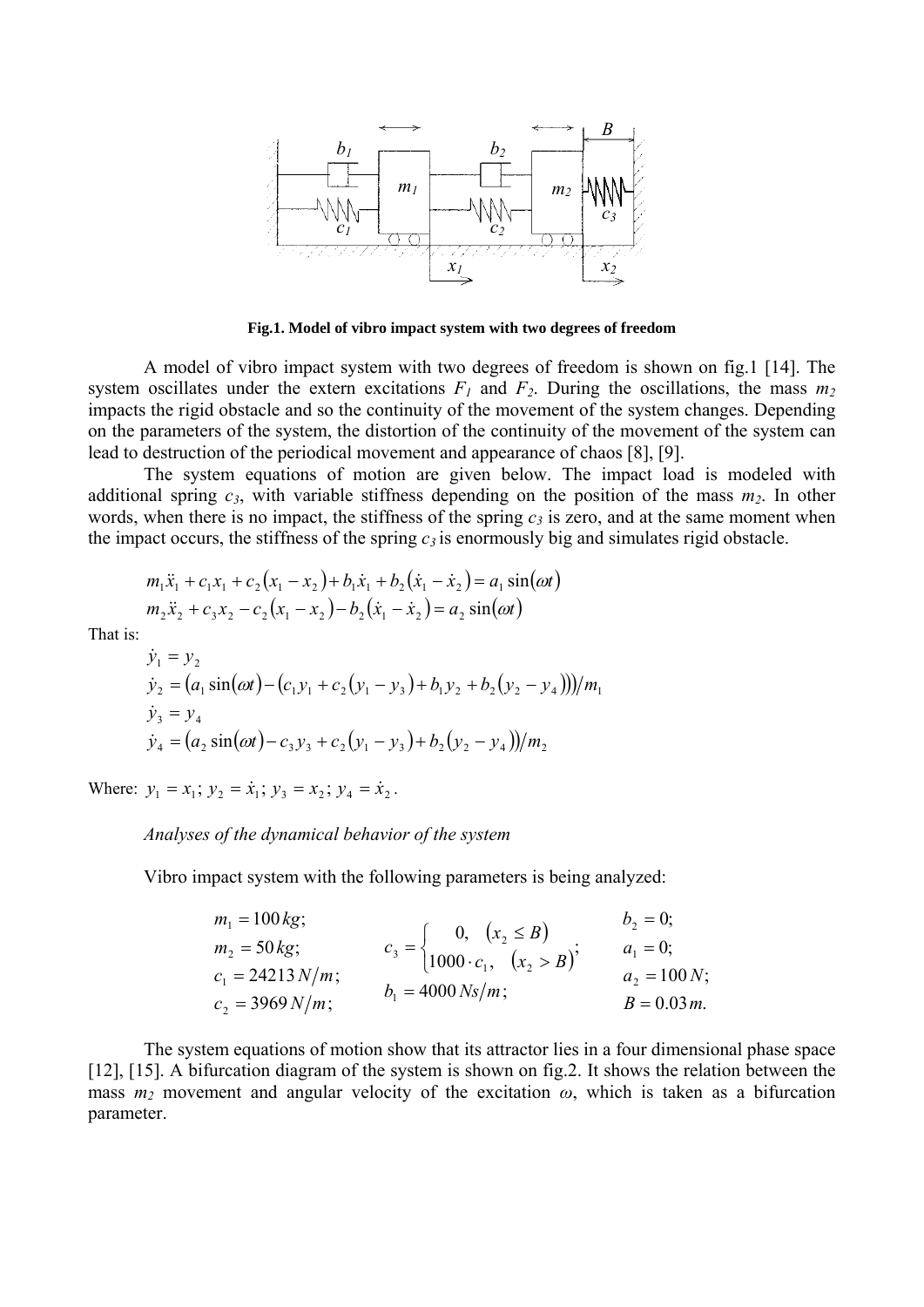

The projections of the Poincare sections on the  $x_2$  axis, for different values of the angular velocity  $\omega$ , are given on the ordinate axis. The bifurcation parameter  $\omega$  which is in between 0,5 and *7 rad/s*, with step of *0,02 rad/s*, is given on the abscissa axis.

The bifurcation diagram implies on a variable nature of the system behavior, depending on the angular velocity of the excitation. At small values of the angular velocity, the system behavior is periodical. On the other hand, at greater values of the angular velocity, the system behavior is chaotic. Additional proof for the chaotic behavior of the system is the positive value of the largest Ljapunow exponent for certain values of the angular velocity [8], [9]. The variation of the largest Ljapunow exponent in relation with the angular velocity of the excitation, which refers to the bifurcation diagram from fig.2, is shown on fig.3.



Fig.3. Largest Ljapunow exponent *λmax* in relation with the angular velocity of the excitation *ω*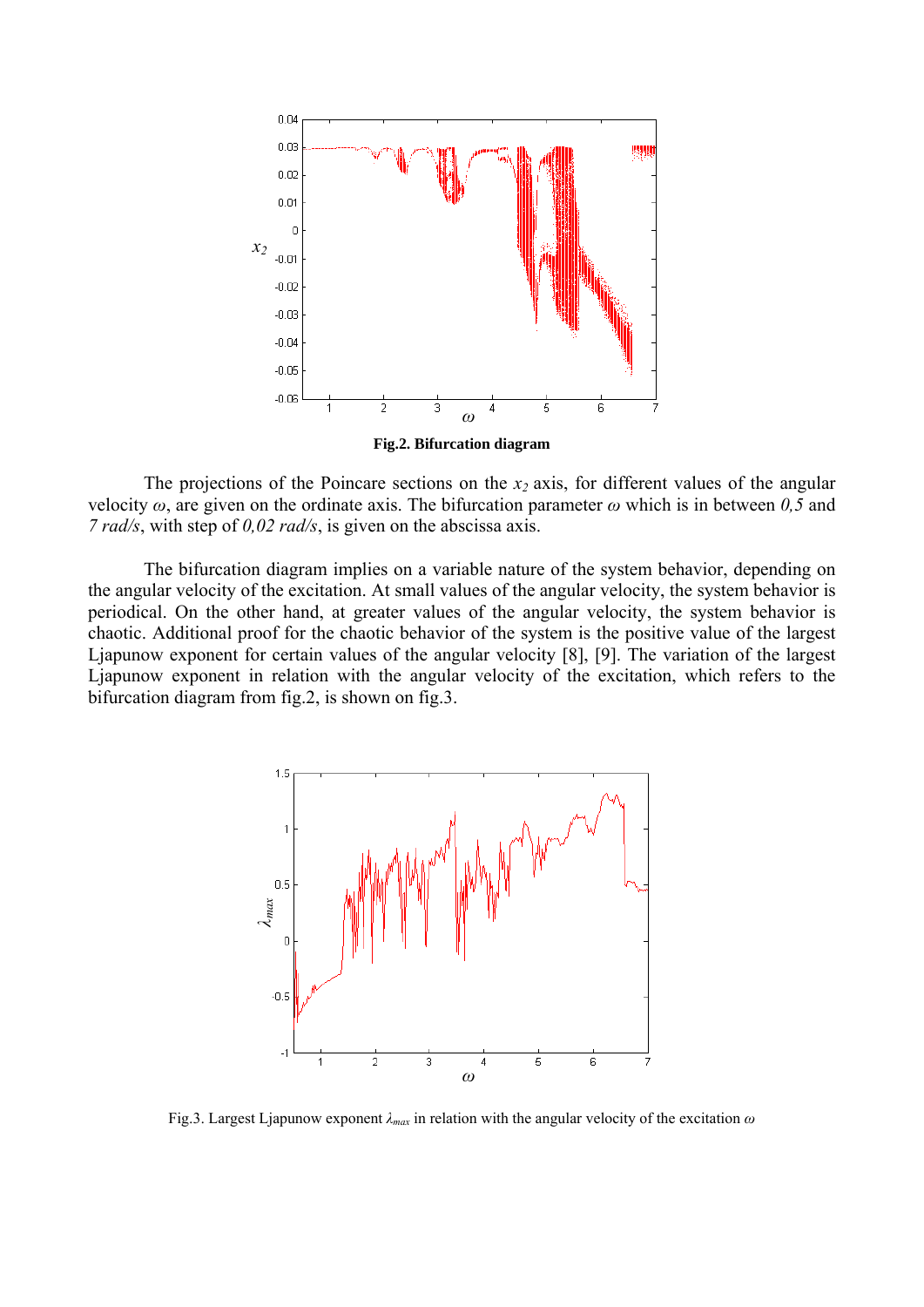Combined analyses of the bifurcation diagram and the variation of the largest Ljapunow exponent *λmax* in relation with the angular velocity of the excitation *ω*, exactly defines the zones of periodic and chaotic behavior of the system. System attractors and Poincare projections for different values of  $\omega$  are shown on the following figures.

For the *ω* interval *(0÷1.41) rad/s*, the system behavior is periodic. The projection of the periodical system attractor on  $(x_2, x_2)$  plane and projection of the Poincare cross section on the same plane, for  $\omega = 1.3$  *rad/s*, are shown on fig.4. It can be noticed, from the figure, that the motion of the system is with the same period as the excitation of the system.



**Fig.4. Projection of the system attractor (a) and Poincare cross section (b) for**  $\omega$ **=1.3 rad/s** 

 All Poincare projections, in this part, are obtained at the moments when the excitation reaches its maximum value. Crossover from periodic to chaotic behavior happens in *ω* interval *(1.41÷1.43) rad/s*. With bifurcation parameter increasing, the system wonders between chaotic and periodic behavior. This wondering lasts till *ω=3.644 rad/s*.

A projection of a periodic system attractor and Poincare cross section from the zone with dominant chaotic system behavior, for *ω=3.64 rad/s*, are shown on fig.5.



Fig.5. Projection of the system attractor (a) and Poincare cross section (b) for *ω=3.64 rad/s*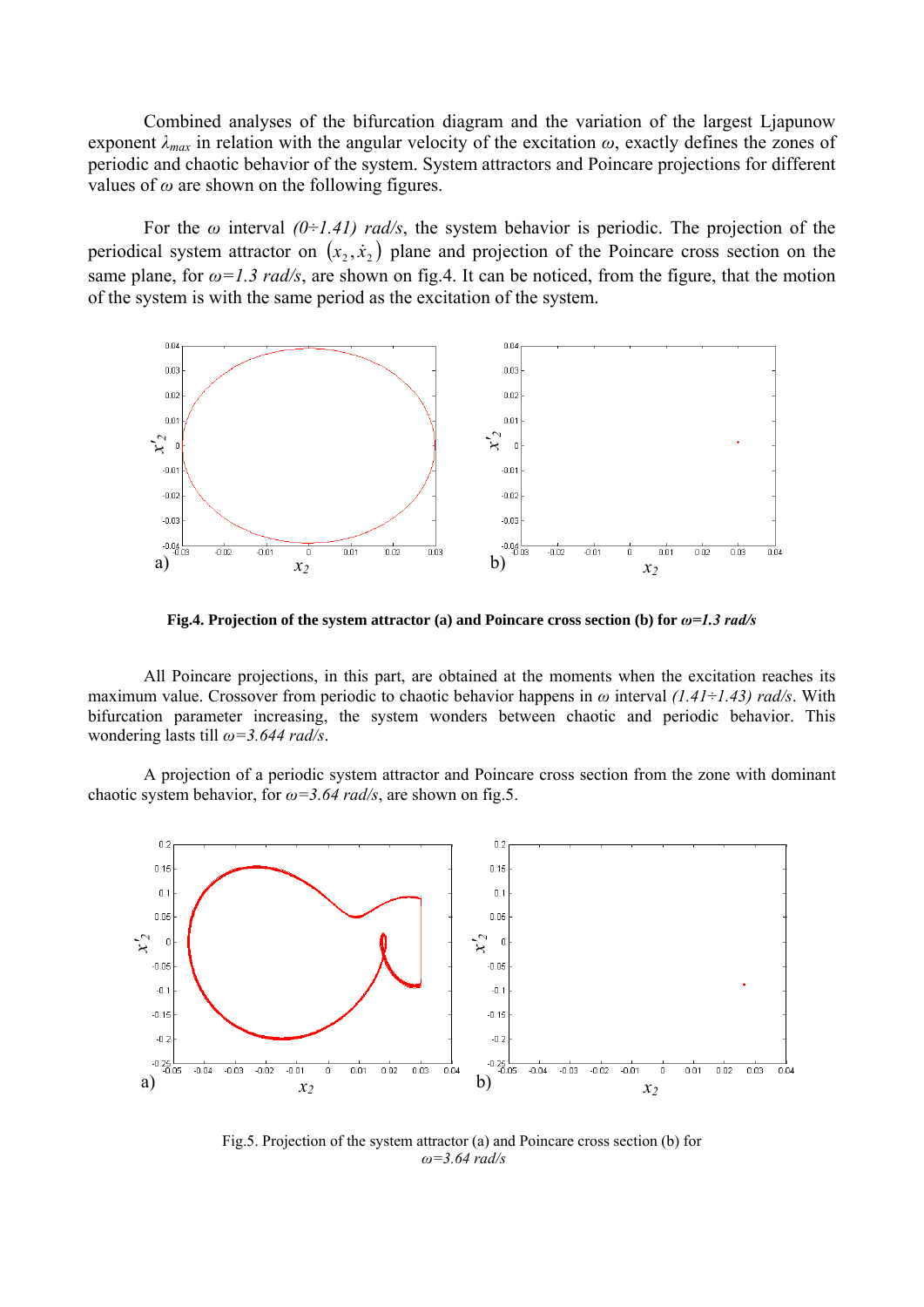Projections of chaotic system attractors and Poincare cross sections for different *ω* values within the mentioned zone with dominant chaotic system behavior are shown on fig.6. The largest Ljapunow exponents are given within the shown projections.



**Fig.6. Projection of the system attractor (a) and Poincare cross section (b) for** *ω=2.4***,** *ω=3.14* **and** *ω=3.32 rad/s*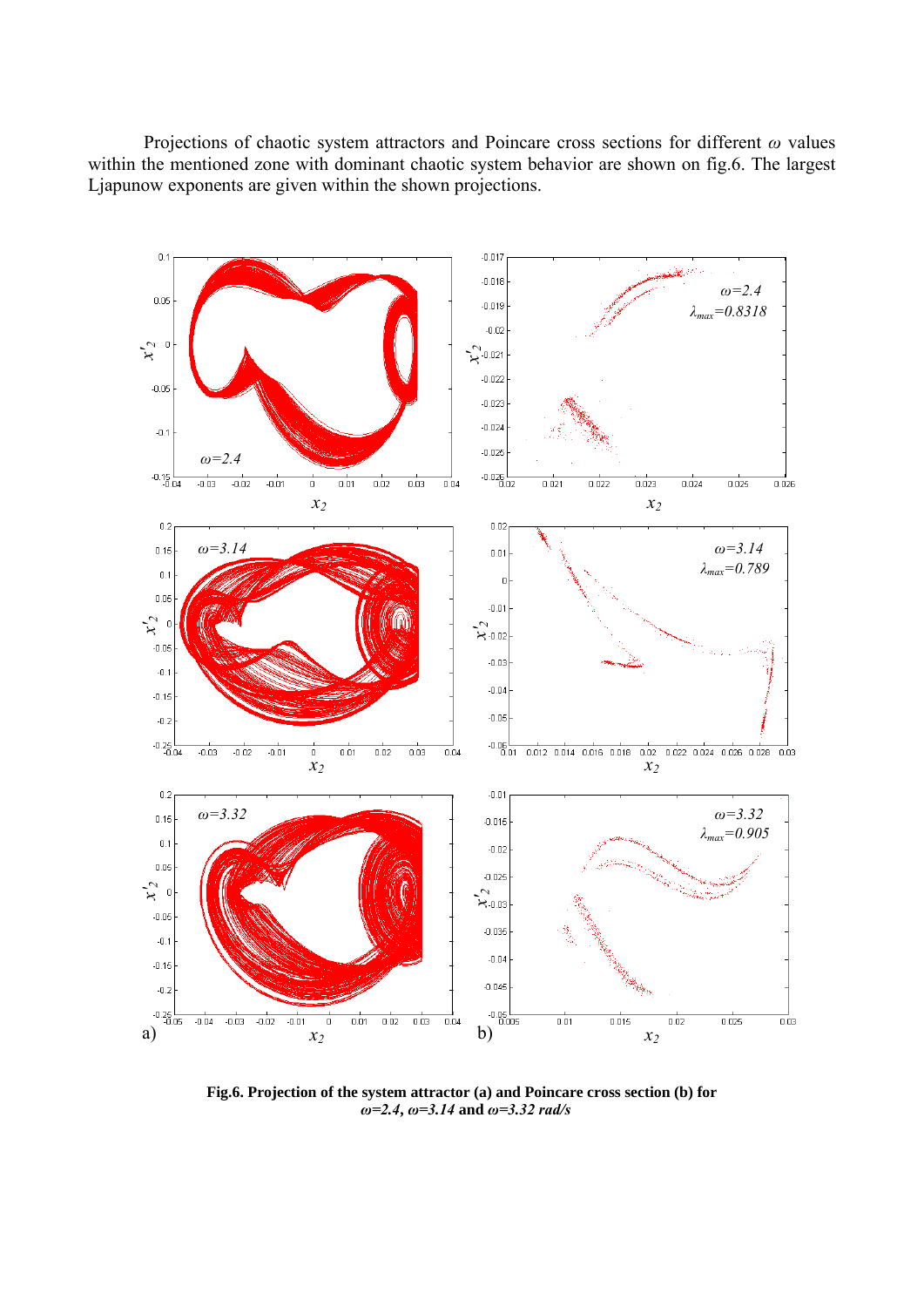With bifurcation parameter increasing over  $\omega = 3.644$  rad/s, the behavior of the system changes from periodic to chaotic and stays chaotic till the end of the observed *ω* interval.

Projections of chaotic system attractors and Poincare cross sections for different *ω* values within the zone defined with *ω>3.644 rad/s,* are shown on fig.7.



**Fig.7. Projection of the system attractor (a) and Poincare cross section (b) for**  *ω=4.64***,** *ω=5.36* **and** *ω=6 rad/s*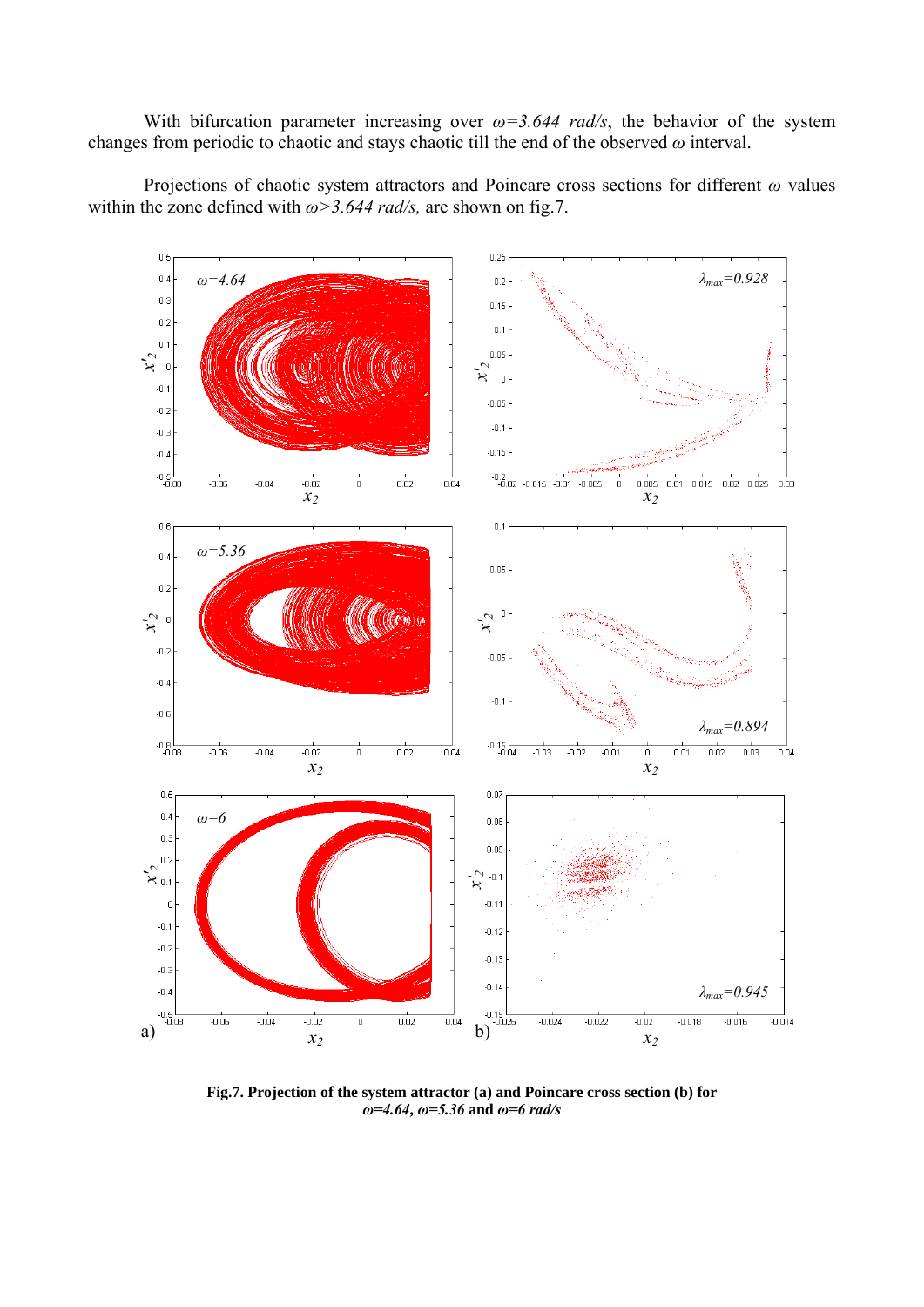#### **Quarter nonlinear vehicle dynamical model with two degrees of freedom**

Quarter vehicle dynamical model with real suspension characteristics is a nonlinear and dissipative system. Considering this fact, the analyses of its dynamical behavior can be conducted with the chaos theory tools.

Because we are considering a mechanical system, with stable linear version, at first it seems that the chaos theory does not overtakes the classical vehicle dynamical behavior research methods. On the other hand, the chaos theory will at least show the same results as the classical methods, and will point out all hidden phenomena in the system behavior, if they exist.

Quarter nonlinear vehicle dynamical model with two degrees of freedom is shown on fig.8 [1], [2], [6]. The equations of motion are given below [4].



**Fig.8. Quarter nonlinear vehicle dynamical model with two degrees of freedom** 

$$
m_1\ddot{z}_1 + c_1(z_1 - z_0) + c_2(z_1 - z_2) + b_2(\dot{z}_1 - \dot{z}_2) = 0
$$
  

$$
m_2\ddot{z}_2 + c_2(z_2 - z_1) + b_2(\dot{z}_2 - \dot{z}_1) = 0
$$

That is:

$$
\dot{y}_1 = -(c_1(y_2 - a\sin(\omega t)) + c_2(y_2 - y_4) + b_2(y_1 - y_3))/m_1
$$
  
\n
$$
\dot{y}_2 = y_1
$$
  
\n
$$
\dot{y}_3 = -(c_2(y_4 - y_2) + b_2(y_3 - y_1))/m_2
$$
  
\n
$$
\dot{y}_4 = y_3
$$

Where:  $y_1 = \dot{z}_1$ ;  $y_2 = z_1$ ;  $y_3 = \dot{z}_2$ ;  $y_4 = z_2$ .

The excitation of the system  $z_0(t)$  is introduced through harmonic sine function that simulates the road surface. The velocity of the vehicles model is implicitly presented by the angular velocity of the excitation [3]. In the equations of motion, the dumping in the tyre because of its insignificant value is omitted [4], [5].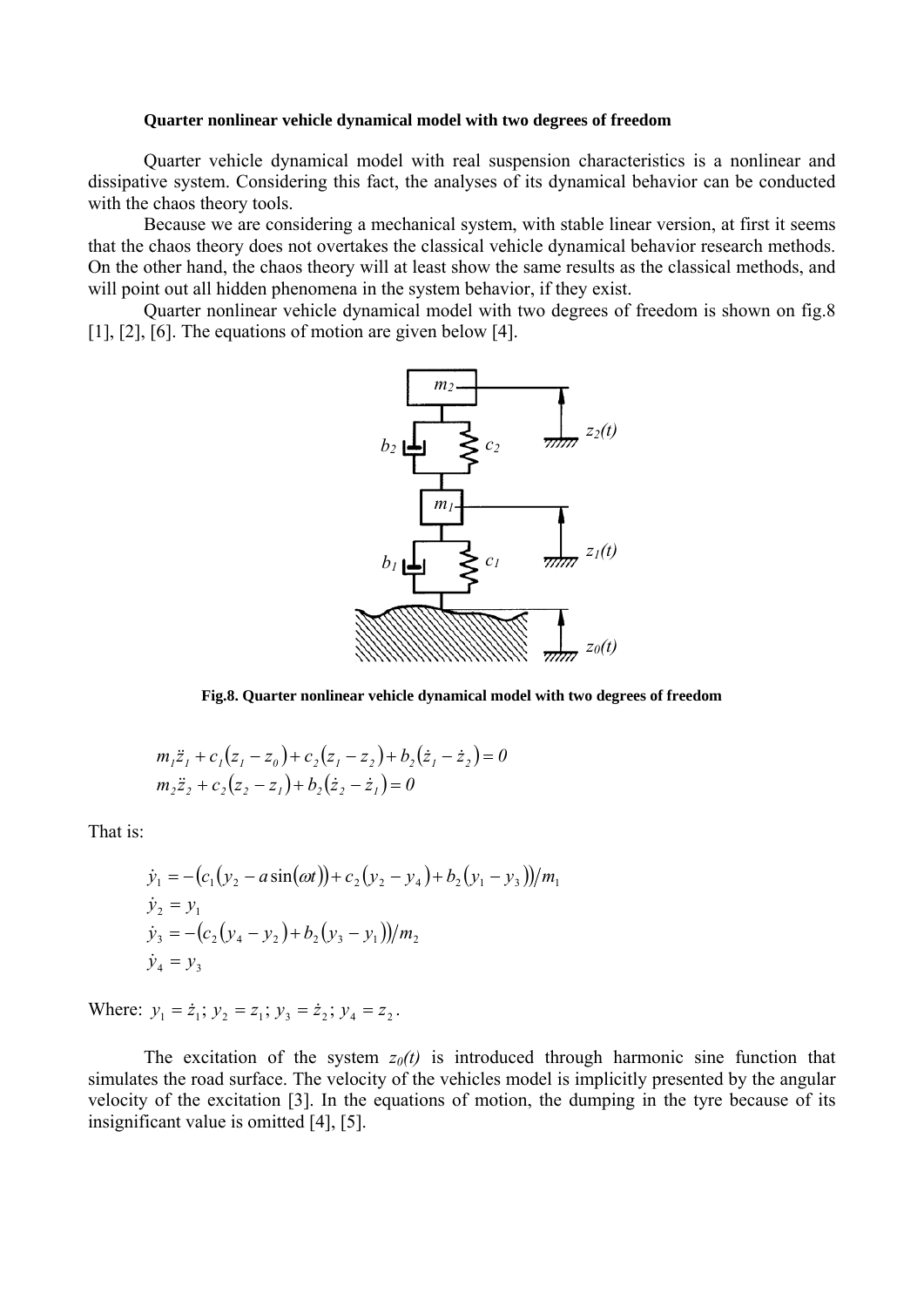*Analyses of the dynamical behavior of the system* 

 Quarter nonlinear vehicle dynamical model with two degrees of freedom with the following parameters is being analyzed.

Unsprunged mass  $m_1 = 28 \text{ kg}$ ;

- Sprunged mass  $m_2=280$  kg;
- Tyre stiffness coefficient  $c_1 = 170000$  N/m [5];
- Suspension spring stiffness coefficient  $c_2 = 24123,21$  N/m;
- Dumping coefficient at rebound  $b_i=2300$  Ns/m, dumping coefficient at compression *bz=1351 Ns/m [7].*

The system equations of motion, like those of the above observed vibro impact system, show that the system attractor lays in a four dimensional phase space. The projection of the systems attractor on  $(z_2, \dot{z}_2)$  plane, for the velocity of the vehicles model  $v=20$  m/s, is shown on fig.9.



It is an ideal attractor that points on a periodic movement of the system, with the same period as the system excitation [8].

 The relationship between the movement of the sprunged mass and the velocity of the system, at the moments when the excitation reaches its maximum value, is shown on fig.10.



**Fig.10. Movement of the sprunged mass in relation with the velocity of the system**